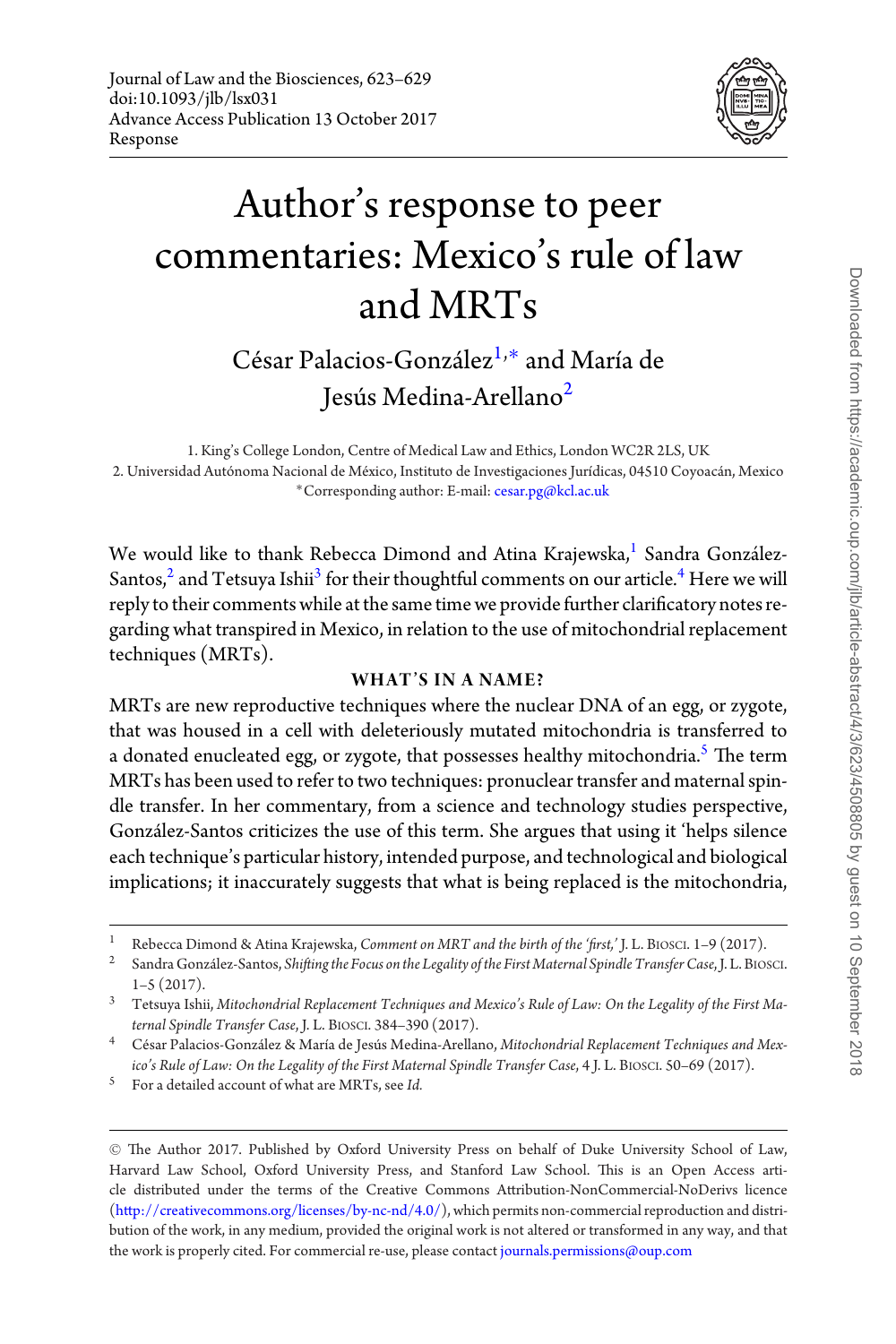and it fails to highlight that the mitochondria are not the only thing involved'.<sup>6</sup> She also criticizes the alternative term 'nuclear transfer' since it, just as MRTs, also blurs the role played by the oocyte provider.<sup>7</sup> We agree with Gonzalez-Santos in that the term MRTs is problematic—one of us has elaborated on this topic $\delta$ —and we find it puzzling that in her comment she did not propose an alternative way of naming these techniques, independently and jointly, that addresses the issues that she so clearly pointed out.

#### **DEVELOPMENTS IN MRTs**

Three relevant things have happened since in September<sup>9</sup> last year the news broke about the first baby born after an MRT procedure:

- i. John Zhang and his team published a paper about their experiment, and a critical editorial was published alongside it.<sup>10</sup>
- ii. MRTs have been used in order to aid an infertile couple, whose infertility was not related to a mitochondrial DNA disease, to have a genetically related  $child$ <sup>11</sup>
- iii. Zhang has set up a company to provide assisted reproductive services that might include MRTs[.12](#page-1-6)

Some of the details provided in the editorial that accompanied Zhang's paper are important for our discussion of the legality of the first maternal spindle transfer case, specifically the details concerning where the MRT and embryo transfer took place:

<span id="page-1-0"></span> $\frac{6}{7}$  González-Santos, supra note 2 at 5.

<span id="page-1-1"></span><sup>7</sup> For similar arguments, see Stuart A. Newman, *Deceptive Labeling of a Radical Embryo Construction Technique,* THE HUFFINGTON POST (2014), [http://www.huffingtonpost.com/stuart-a-newman/](http://www.huffingtonpost.com/stuart-a-newman/deceptive-labeling-of-a-r_bprotect unhbox voidb@x kern .06emvbox {hrule width.3em}6213320.html) [deceptive-labeling-of-a-r](http://www.huffingtonpost.com/stuart-a-newman/deceptive-labeling-of-a-r_bprotect unhbox voidb@x kern .06emvbox {hrule width.3em}6213320.html)<sub>-</sub>b<sub>-</sub>6213320.html (accessed July 20, 2016); Françoise Baylis, *The Ethics of Creating Children With Three Genetic Parents*, 26 REPROD. BIOMED. ONLINE 531-534 (2013); Françoise Baylis, *Human Nuclear Genome Transfer (So-Called Mitochondrial Replacement): Clearing the Underbrush*, 31 BIOETHICS 7–19 (2017); Vardit Ravitsky, Stanislav Birko & Raphaelle Dupras-Leduc, *The 'Three-Parent Baby': A Case Study of How Language Frames the Ethical Debate Regarding an Emerging Technology*, 15 AM. J.BIOETHICS 57–60 (2015); Stuart A. Newman, *FDA Asked to Approve Creation of Genetically Modified Children,* THE HUFFINGTON POST (2014), [http://www.huffingtonpost.com/stuart-a-newman/fda-asked-to-approve-crea](http://www.huffingtonpost.com/stuart-a-newman/fda-asked-to-approve-crea_bprotect unhbox voidb@x kern .06emvbox {hrule width.3em}4809876.html) b 4809876.html (accessed Sept. 18, 2016); Ainsley J. Newson & Anthony Wrigley, *Is Mitochondrial Donation Germ-Line Gene Therapy? Classifications and Ethical Implications*, 31 BIOETHICS 55–67 (2017).

<span id="page-1-2"></span><sup>&</sup>lt;sup>8</sup> César Palacios-González, Mitochondrial Replacement Techniques: Egg Donation, Genealogy and Eugenics, 34 MONASH BIOETHICS REV. 37–51, 40 (2016).

<span id="page-1-3"></span><sup>9</sup> Jessica Hamzelou, *Exclusive: World's First Baby Born With New '3 Parent' Technique,* NEW SCIENTIST (2016), [https://www.newscientist.com/article/2107219-exclusive-worlds-first-baby-born-with-new-3-parent](https://www.newscientist.com/article/2107219-exclusive-worlds-first-baby-born-with-new-3-parent-technique/)[technique/](https://www.newscientist.com/article/2107219-exclusive-worlds-first-baby-born-with-new-3-parent-technique/) (accessed Oct 3, 2016).

<span id="page-1-4"></span><sup>10</sup> John Zhang et al., *Live Birth Derived From Oocyte Spindle Transfer to Prevent Mitochondrial Disease*, 34 REPROD. BIOMED. ONLINE 361–368 (2017); Mina Alikani et al., *First Birth Following Spindle Transfer for Mitochondrial Replacement Therapy: Hope and Trepidation*, 34 REPROD. BIOMED. ONLINE 333–336 (2017).

<span id="page-1-5"></span><sup>11</sup> Peter Dockrill, *World-First in Ukraine as 'Three-Parent' Baby Born to an Infertile Couple,* SCIENCEALERT (2017), <http://www.sciencealert.com/world-first-in-ukraine-as-three-parent-baby-born-to-an-infertile-couple> (accessed July 5, 2017).

<span id="page-1-6"></span><sup>&</sup>lt;sup>12</sup> Emiliy Mullin, *The Fertility Doctor Trying to Commercialize Three-Parent Babies*, MIT TECHNOLOGY REVIEW, 2017, [https://www.technologyreview.com/s/608033/the-fertility-doctor-trying-to-commercialize-three](https://www.technologyreview.com/s/608033/the-fertility-doctor-trying-to-commercialize-three-parent-babies/)[parent-babies/](https://www.technologyreview.com/s/608033/the-fertility-doctor-trying-to-commercialize-three-parent-babies/) (accessed June 30, 2017).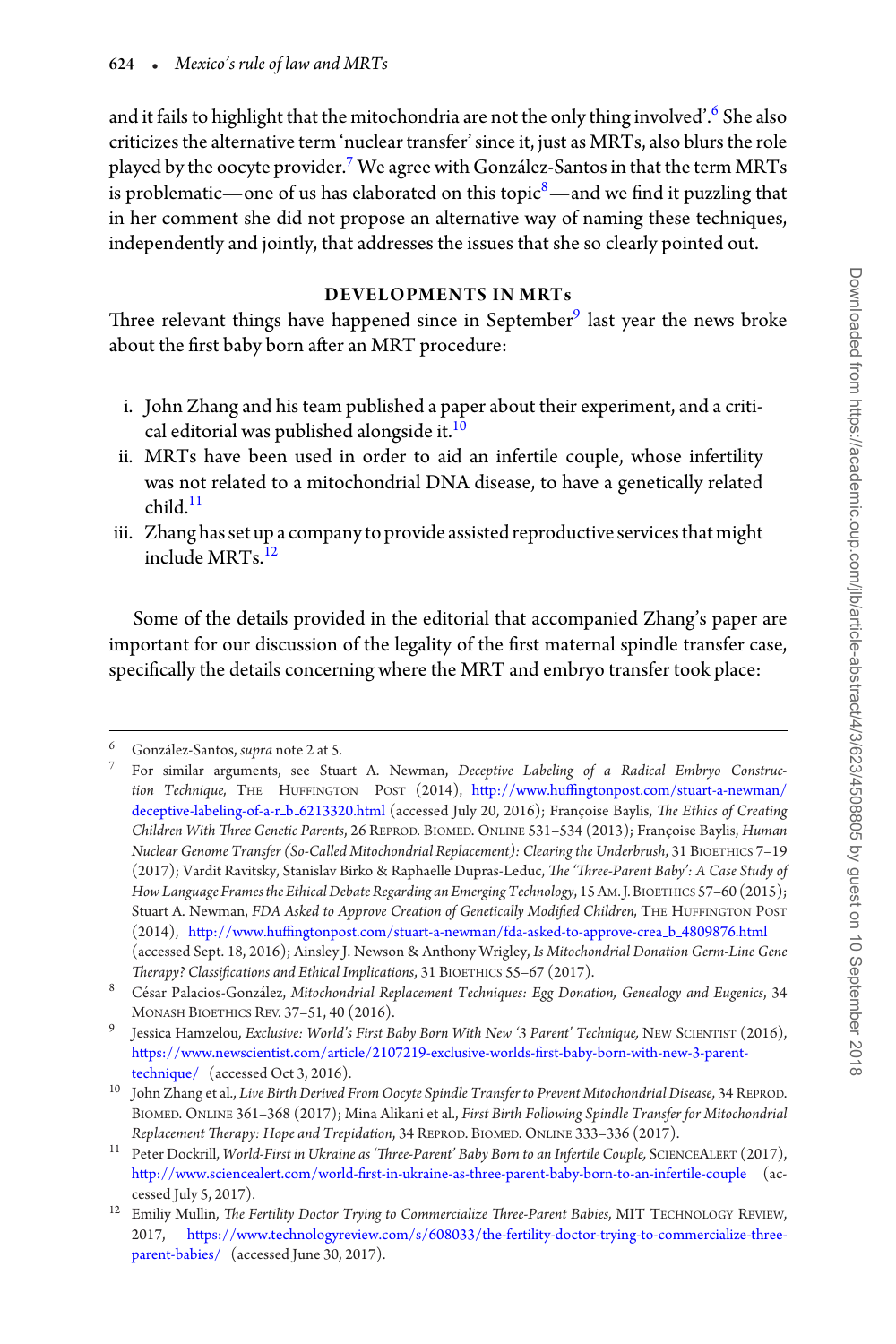[T]he ovarian stimulation cycles and oocyte manipulations were carried out at a private fertility clinic in New York, the vitrified embryo was then shipped to Mexico to be warmed and transferred to the patient at an affiliate clinic in Guadalajara. $^{13}$ 

When we examined the legality of this case, we did so according to the information that at that time was available to us.<sup>[14,](#page-2-1)[15](#page-2-2)</sup> At that moment everything pointed toward the fact that the MRT procedure and the embryo transfer took place in Mexico, and thus we concluded that Zhang's team had violated federal regulations on health research, specifically Article 56 ofthe Regulations ofthe General Health Law on Health Research (henceforth: the Regulations):

Research on assisted fertilization will only be admissible when it is applied to solve sterility problems that cannot be solved otherwise, respecting the couple's moral, cultural, and social points of view, even if these differ from those of the researcher.<sup>16</sup>

Now we know that *the MRT procedure took place in the USA* and it seems that this *modus operandi* will not change in the foreseeable future, since Zhang was recently quoted stating this[.17,](#page-2-4)[18](#page-2-5) After these revelations, *we must now rectify our original position*, which departed from a false premise, and assert that Zhang's team did not violate Article 56 of the Regulations.They did not do so given that the MRT procedure happened outside of Mexico. Given this, in what follows we will take the comments by Dimond and Krajewska, and Ishii and interpret them as talking about the overall legality of MRTs in Mexico.

It is important to emphasize that our general assessment of the legality of carrying out MRTs in Mexico still stands. This assessment is relevant at the present time, given that New Hope Fertility Center Mexico's Internal Review Board (IRB) not only approved the transfer of the reconstituted embryo, but also 'approved a general protocol that included spindle transfer, oocyte reconstitution, intra-cytoplasmic sperm injection (ICSI), and preimpantation (sic) genetic screening  $(PGS)^{19}$  This means that the IRB gave Zhang and his team the 'ethical green light' to move ahead with MRTs in their Mexican clinics.

#### **WHO CAN ACCESS MRTs IN MEXICO AT THE MOMENT?**

In our paper we provided an answer to the question: How can MRT research be legally carried out in Mexico? We asserted that MRT research would be legal, in principle, if it

<span id="page-2-0"></span><sup>13</sup> Alikani et al., *supra* note 10, at 333.

<span id="page-2-1"></span><sup>14</sup> Whereas Zhang's paper and the accompanying editorial were published on April 2017, our paper was accepted for final publication on December 2016.

<span id="page-2-2"></span><sup>&</sup>lt;sup>15</sup> Palacios-González and Medina-Arellano, *supra* note 4, at 51.

<span id="page-2-3"></span><sup>&</sup>lt;sup>16</sup> CÁMARA DE DIPUTADOS DEL H. CONGRESO DE LA UNIÓN, REGLAMENTO DE LA LEY GENERAL DE SALUD EN MATERIA DE INVESTIGACIÓN PARA LA SALUD (1987), [http://www.diputados.gob.mx/](http://www.diputados.gob.mx/LeyesBiblio/regley/Reg_LGSprotect unhbox voidb@x kern .06emvbox {hrule width.3em}MIS.pdf) [LeyesBiblio/regley/Reg](http://www.diputados.gob.mx/LeyesBiblio/regley/Reg_LGSprotect unhbox voidb@x kern .06emvbox {hrule width.3em}MIS.pdf) LGS MIS.pdf (accessed July 8, 2017).

<span id="page-2-4"></span> $^{17}\,$  In an unpublished paper González-Santos has examined how the language used by Dr Alejandro Chavez Badiola, Medical Director and Founder of New Hope Fertility Center Mexico, during media interviews *concealed* the fact that the MRT procedure happened in the USA. For example: NOTICIEROS TELEVISA, NACIMIENTO DE BEBÉ CON ADN DE TRES PADRES EN MÉXICO - DESPIERTA CON LORET 1:10/2:00 (2016), [https://www.youtube.com/watch?v](https://www.youtube.com/watch?vprotect $
elax =$0geikNJh9zI)=0geikNJh9zI (accessed Aug. 15, 2017). <sup>18</sup> Quoted in Mullin, *supra* note 12.

<span id="page-2-5"></span>

<span id="page-2-6"></span><sup>19</sup> Alikani et al., *supra* note 10, at 333.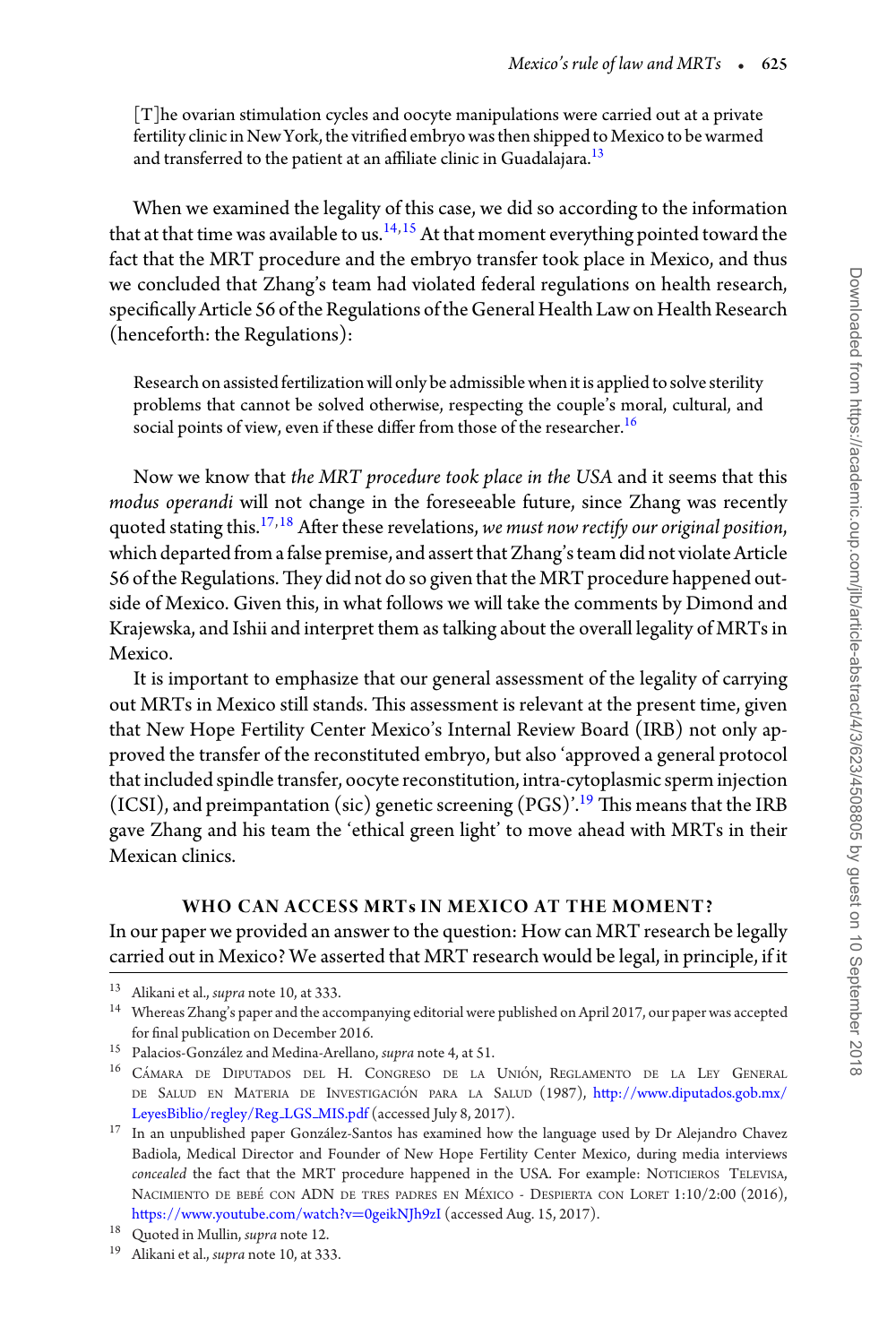aimed at solving sterility problems that could not be solved otherwise. In his commentary on our paper, Ishii finds the above conclusion about the general legality of MRTs in Mexico problematic. He asserts that our 'legal interpretation paradoxically suggests that research on experimental SNT [spindle nuclear transfer] will be admissible to solve 'sterility problems' at fertility clinics in Mexico'[.20](#page-3-0)

Even though we share some of Ishii's worries about the use of MRTs for 'treating' infertility that is not related to mtDNA diseases, we must accept that in terms of the Mexican law MRT research for dealing with *all types of* sterility would be legal if they followed Article 56 of the Regulations. In other words, in Mexico researchers can offer MRTs to women, or couples, when such techniques are aimed at solving sterility problems that cannot not be solved otherwise, regardless of the underlying medical condition.

#### **STERILITY AND THE MEXICAN LAW**

The above section tells us that the concept of 'sterility' is of the utmost importance in order to determine who might legally access MRTs in Mexico. Ishii is right in that neither the General Health Law nor the Regulations provide a legal definition of sterility. When we wrote our paper we realized this, and this is why we provided the definition that appears in a clinical guideline of the Mexican Social Security Institute. In this clinical guideline, infertility and sterility are treated as synonyms, and are defined as: 'the failure to achieve clinical pregnancy after 12 months of regular unprotected sexual in-tercourse<sup>'.[21](#page-3-1)</sup> In our paper, we interpreted this to mean the *inability to produce and deliver live offspring*, and that once there is a live delivery women should no longer be regarded as sterile. In this sense, we were following the WHO's definition of 'primary infertility':

When a woman is unable to ever bear a child, either due to the inability to become pregnant or the inability to carry a pregnancy to a live birth she would be classified as having primary infertility. Thus women whose pregnancy spontaneously miscarries, or whose pregnancy results in a still born child, without ever having had a live birth would present with primarily infertility.<sup>[22](#page-3-2)</sup>

Ishii, on the other hand, argues that scientists working on MRTs could defend a different understanding of this concept. According to him 'researchers could emphasize that sterility is a state of difficulty in conceiving, which cannot be defined based solely on pregnancy and delivery'.<sup>23</sup> He cites the following textbook definition of sterility to support his case: 'After 18 months of unprotected sexual intercourse, the remaining couples have a low monthly conception rate without treatment, and many may have absolute defects preventing fertility (sterility)'.<sup>24</sup> From both these quotes, it is reasonable to conclude that Ishii's understanding of this term is close to the WHO's definition

<span id="page-3-0"></span><sup>20</sup> Ishii, *supra* note 3 at 384–385.

<span id="page-3-1"></span> $21$  Instituto Mexicano del Seguro Social, Diagnóstico de la pareja infértil y tratamiento con TÉCNICAS DE BAJA COMPLEJIDAD (2012), <http://www.imss.gob.mx/sites/all/statics/guiasclinicas/621GRR.pdf> (accessed July 8, 2017).

<span id="page-3-2"></span><sup>&</sup>lt;sup>22</sup> World Health Organization, WHOffINFERTILITY DEFINITIONS AND TERMINOLOGY WHO (2017), <http://www.who.int/reproductivehealth/topics/infertility/definitions/en/> (accessed July 8, 2017).

<span id="page-3-3"></span><sup>23</sup> Ishii, *supra* note 3 at 387.

<span id="page-3-4"></span><sup>24</sup> Quoted in Ishii, *supra* note 3 at 387.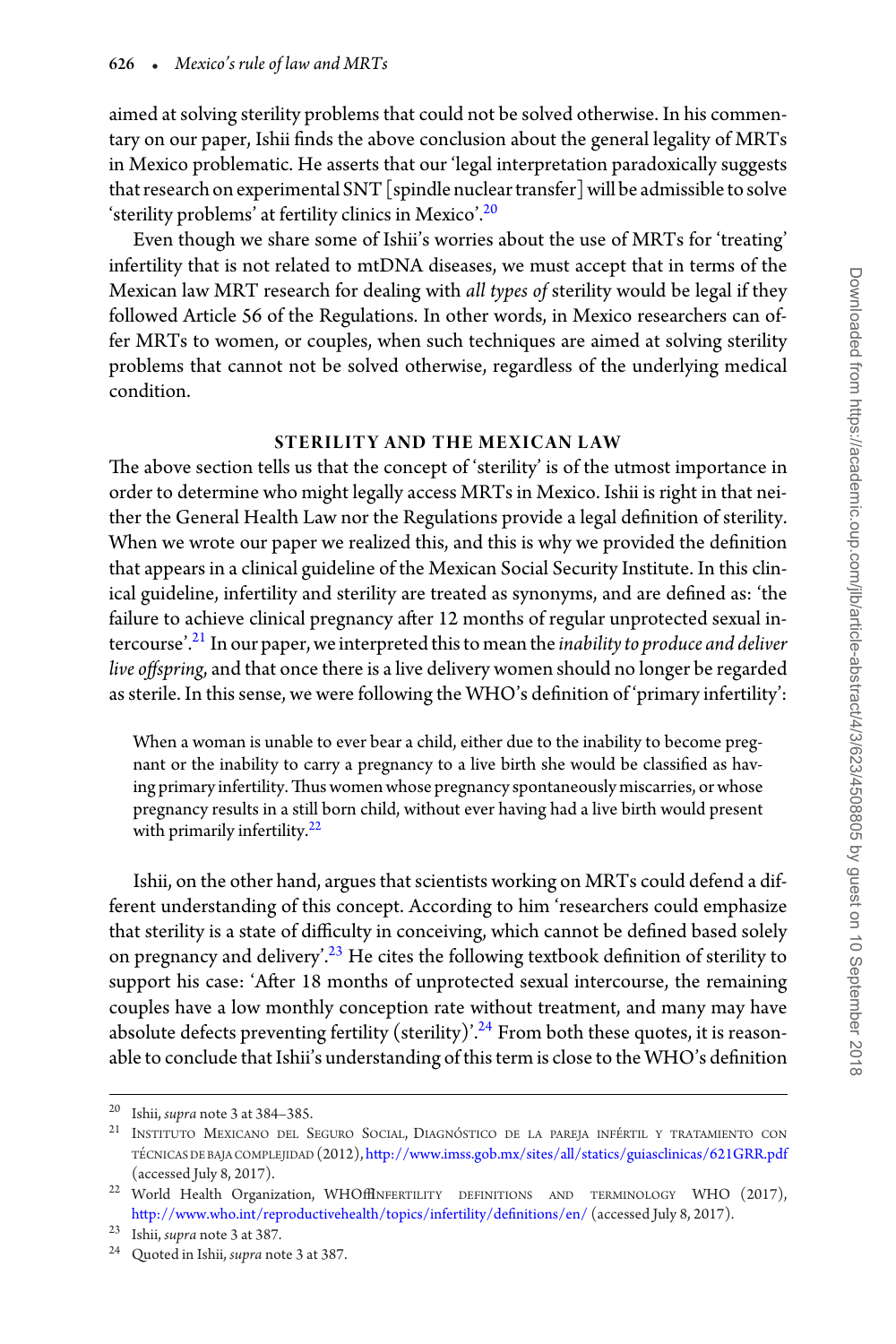#### of 'secondary infertility':

When a woman is unable to bear a child, either due to the inability to become pregnant or the inability to carry a pregnancy to a live birth following either a previous pregnancy or a previous ability to carry a pregnancy to a live birth, she would be classified as having secondary infertility. Thus those who repeatedly spontaneously miscarry or whose pregnancy results in a stillbirth, or following a previous pregnancy or a previous ability to do so, are then not unable to carry a pregnancy to a live birth would present with secondarily infertile.[25](#page-4-0)

In order to provide legal clarity about how the term 'sterility' should be understood, we decided to search the online database of the 'Federal Judicial Weekly' for the concepts 'infertility' and 'sterility'; it is in this publication where the jurisprudences and relevant cases solved out by the Mexican Supreme Court of Justice and federal circuit courts are compiled.<sup>[26](#page-4-1)</sup> At present time, there is no jurisprudence or relevant cases where these concepts are *extensively* defined. However, we found three relevant cases from the 1960s (pertaining to the state of Jalisco) where federal circuit courts provided a defi-nition of 'sterility'.<sup>[27](#page-4-2)</sup> In all three cases, the courts were solving out disputes of divorce, and in all three of them 'sterility' was simply defined, in women, as the inability to conceive. Although these cases favor our interpretation of 'sterility' over Ishii's one, it is important to note that such a definition *is not legally binding*, but that it should be regarded as a *relevant precedent.<sup>[28](#page-4-3)</sup>* Furthermore, the ruling of the Inter-American Court of Human Rights in the case of Artavia Murillo et al. vs. Costa Rica, that is also binding for Mexico, $^{29}$  defines infertility just as the Mexican Social Security Institute does, thus providing no further clarity on this issue. $30$  Given how the Mexican law is written at the present time, and these diverging possible understandings of the term 'sterility', we have to conclude that we will have to wait either (a) for the law to change and define sterility/infertility or (b) for a relevant case to be brought again to the courts where they are required to define these terms in more detail.

A further point that Ishii puts forward is that scientists offering MRTs, as part of research protocol, could try to defend the legality of their research by appealing to Article

<span id="page-4-0"></span><sup>25</sup> World Health Organization, *supra* note 22.

<span id="page-4-1"></span><sup>&</sup>lt;sup>26</sup> Suprema Corte de Justicia de la Nación, SEMANARIO JUDICIAL DE LA FEDERACIÓN (2017), <https://sjf.scjn.gob.mx/SJFSist/paginas/tesis.aspx> (accessed June 12, 2017).

<span id="page-4-2"></span> $27$  AMPARO DIRECTO  $4663/59$ . DÁMASO PARRA. 8 DE JUNIO DE 1961. CINCO VOTOS. PONENTE: MARIANO RAMÍREZ VÁZQUEZ; AMPARO DIRECTO 101/60. GABRIELA MERCEDES GALLARDO CABRERO DE AGUILERA. 14 DE OCTUBRE DE 1960. UNANIMIDAD DE CUATRO VOTOS. PONENTE: MARIANO RAMÍREZ VÁZQUEZ; AMPARO DIRECTO 101/60. GALLARDO CABRERO DE AGUILERA GABRIELA MERCEDES. 14 DE OCTUBRE DE 1960. UNANIMIDAD DE CUATRO VOTOS. LA PUBLICACIÓN NO MENCIONA EL NOMBRE DEL PONENTE.

<span id="page-4-3"></span><sup>&</sup>lt;sup>28</sup> Here we do not have enough space to explain why these rulings are not legally binding, for an in-depth explanation of why this is so see, particularly in chapter 1: MARIA DE JESÚS MEDINA-ARELLANO, THE QUEST FOR STEM CELL SCIENCE REGULATION IN MEXICO: CONTROVERSIES IN A CONTESTED SECULAR STATE, June 2012, [https://www.escholar.manchester.ac.uk/api/datastream?publicationPid](https://www.escholar.manchester.ac.uk/api/datastream?publicationPidprotect $
elax =$uk-ac-man-scw:165929&datastreamIdprotect $
elax =$FULL-TEXT.PDF)=uk-ac-man-scw:165929&

<span id="page-4-4"></span><sup>&</sup>lt;sup>29</sup> Palacios-González and Medina-Arellano, *supra* note 4, at footnote 16.

<span id="page-4-5"></span><sup>30</sup> Inter-American Court of Human Rights, Case of Artavia Murillo et al. ('In vitro fertilization') v. Costa Rica, 21 para. 62 (2012), [http://www.corteidh.or.cr/docs/casos/articulos/seriec](http://www.corteidh.or.cr/docs/casos/articulos/seriec_257protect unhbox voidb@x kern .06emvbox {hrule width.3em}ing.pdf) 257 ing.pdf (accessed June 12, 2016).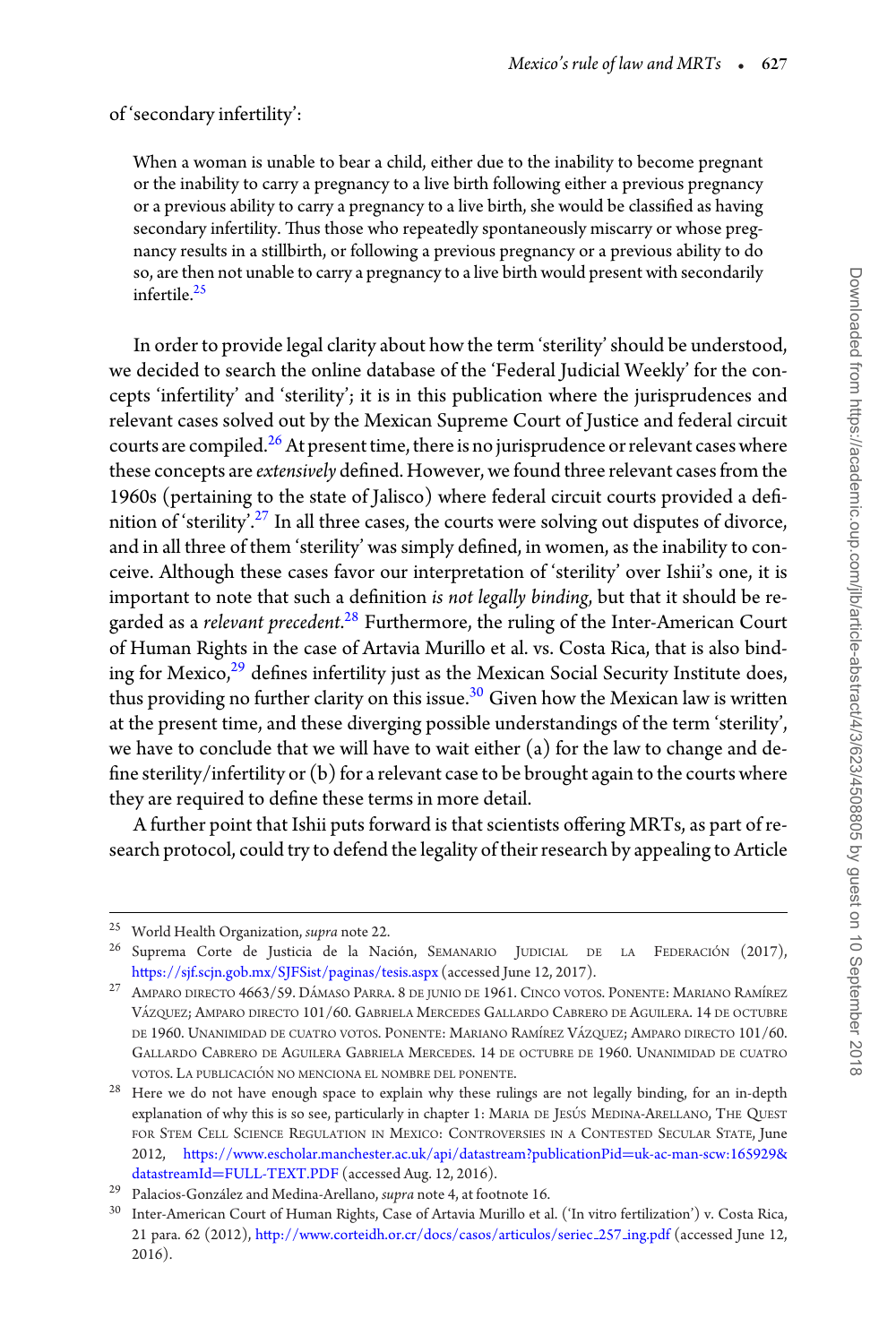#### 47 of the Regulations, which states:

Research in pregnant women, with therapeutic benefit related to pregnancy, shall be permitted when: (...) II. They are aimed at increasing the viability of the fetus, with minimal risk to the pregnant woman.<sup>[31](#page-5-0)</sup>

We contend that Ishii is mistaken regarding this point, the source of his error is that this article *does not apply* to research scenarios where the woman is not already pregnant, as would be the case when MRTs are first offered*.* [32](#page-5-1)

#### **HE ALTH RESE ARCH/CLINICAL PRACTICE**

In their commentary to our paper, Dimond and Krajewska do two things: they elaborate on the international significance of the first live birth following an MRT and they offer an alternative interpretation of the legality of MRTs in Mexico, by focusing on the distinction between health research/clinical practice. Here we will only focus on their second point. Dimond and Krajewska note that if we can prove that MRTs do not fall within the remit of *health research*, then Article 56 of the Regulations would not apply to them, and thus MRTs could be offered across the board. In order to do exactly this, they start by raising the question of how is it that preimplantation genetic diagnosis (PGD) became approved in Mexico, and they assert that:

[It is not possible] to identify the precise moment, in which it became a fully acceptable clinical procedure.This is because the clear distinction between research and clinical practice stipulated in legal documents remains almost impossible to maintain in practice. This fluidity is exacerbated in the case of novel reproductive technologies, the full consequences of which will not be known for years, or even generations, to come.<sup>33</sup>

The above assertion, in a more general sense, seems to point toward the fact that there are three possible ways in which to understand the status of assisted reproductive technologies within the Mexican law: that all assisted reproductive technologies fall within the remit of health research; that there is a point, or period, from where a reproductive technique no longer falls within the remit of health research (this is the interpretation that we endorsed in our paper); and that all assisted reproductive technologies can be regarded as being part of clinical practice from the outset.

Of these possible interpretations they seem to favor the first one, suggesting that all ARTs can in a sense be regarded as part of research. Now, if we, for sake of argument, accept Dimond and Krajewska's interpretation, then what would actually follow,*contra their conclusion*, is that in Mexico both PGD and MRTs are part of health research and thus fall within the remit of Article 56 of the Regulations. This follows because the definition of 'health research' provided in the Regulations is *really broad*, Article 3 asserts that: 'Health research entails carrying out actions that contribute: (...) III. To the pre-vention and control of health problems'.<sup>[34](#page-5-3)</sup> We thank Dimond and Krajewska for noting

<span id="page-5-0"></span><sup>&</sup>lt;sup>31</sup> CÁMARA DE DIPUTADOS DEL H. CONGRESO DE LA UNIÓN, *supra* note 16.

<span id="page-5-1"></span><sup>&</sup>lt;sup>32</sup> César Palacios-González, Are There Moral Differences Between Maternal Spindle Transfer and Pronuclear Trans*fer?*, MED. HEALTH CARE PHILOS. 1–9 (2017).

<span id="page-5-2"></span><sup>33</sup> Dimond & Krajewska, *supra* note 1, at 2–3.

<span id="page-5-3"></span><sup>&</sup>lt;sup>34</sup> CÁMARA DE DIPUTADOS DEL H. CONGRESO DE LA UNIÓN, *supra* note 16.